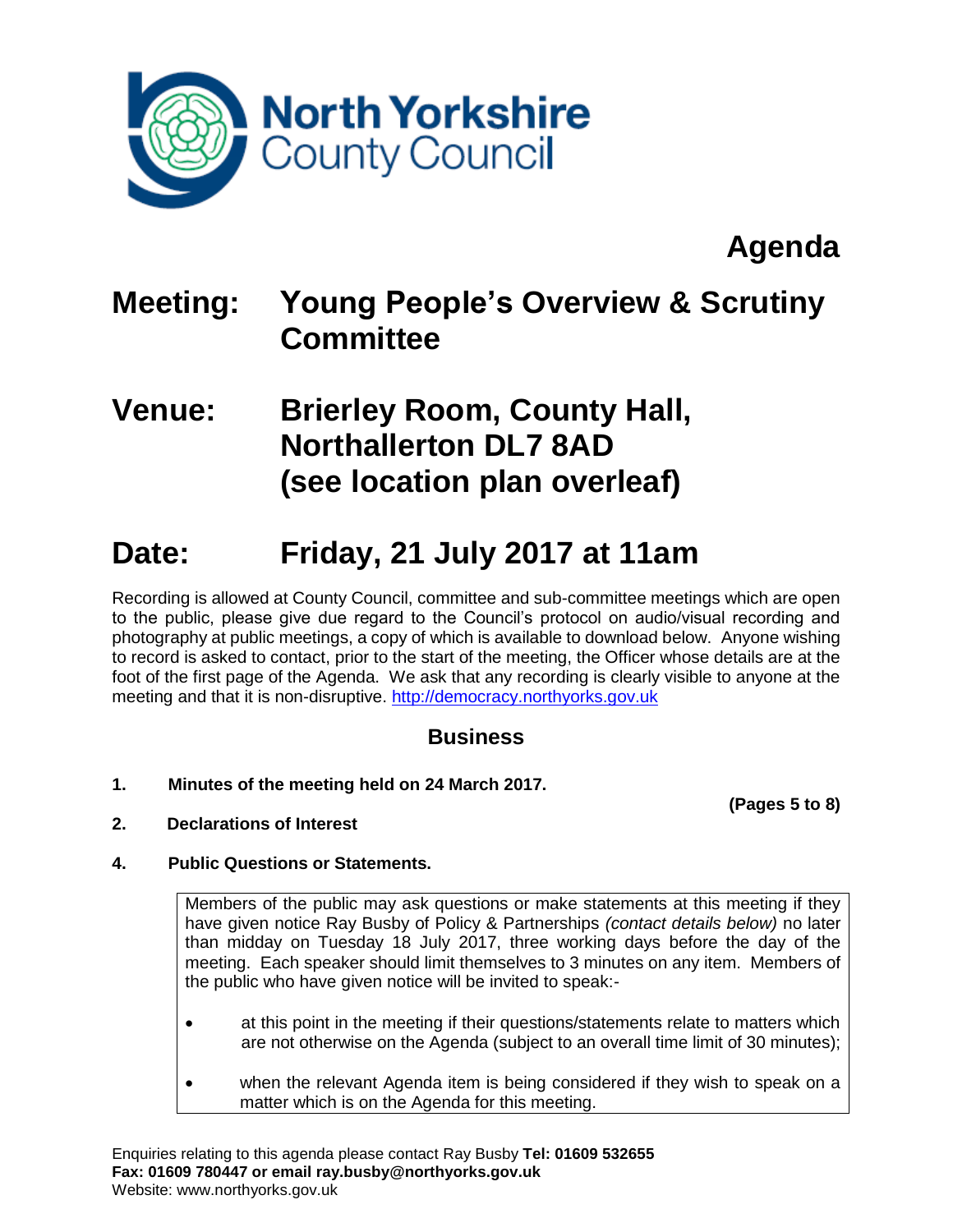- **5. Exclusions of Pupils from Schools:** 
	- **a) Session outline -** Report of the Scrutiny Team Leader

**(Page 9)**

**b) Exclusions: Project Brief**: Report of the Scrutiny Team Leader

#### **(Pages 10 to 14)**

- **c) Recap of earlier engagement session at 9.30am** Chairman *11.10am -11.20am*
- **d) Presentation and discussion relating to exclusion, LA provision and future plans** – Jane le Sage (Assistant Director Inclusion, Inclusion (CYPS)) *11.20am -12.15am*
- **6. Work Programme** Report of the Scrutiny Team Leader. *12noon-12.15pm*

**(Pages 15 to 24)**

**7. Other business which the Chairman agrees should be considered as a matter of urgency because of special circumstances.**

Barry Khan Assistant Chief Executive (Legal and Democratic Services)

County Hall **Northallerton** 

10 July 2017

### **NOTES: Emergency Procedures for Meetings**

**Fire**

The fire evacuation alarm is a continuous Klaxon. On hearing this you should leave the building by the nearest safe fire exit. From the **Grand Meeting Room** this is the main entrance stairway. If the main stairway is unsafe use either of the staircases at the end of the corridor. Once outside the building please proceed to the fire assembly point outside the main entrance

Persons should not re-enter the building until authorised to do so by the Fire and Rescue Service or the Emergency Co-ordinator.

An intermittent alarm indicates an emergency in nearby building. It is not necessary to evacuate the building but you should be ready for instructions from the Fire Warden.

#### **Accident or Illness**

First Aid treatment can be obtained by telephoning Extension 7575.